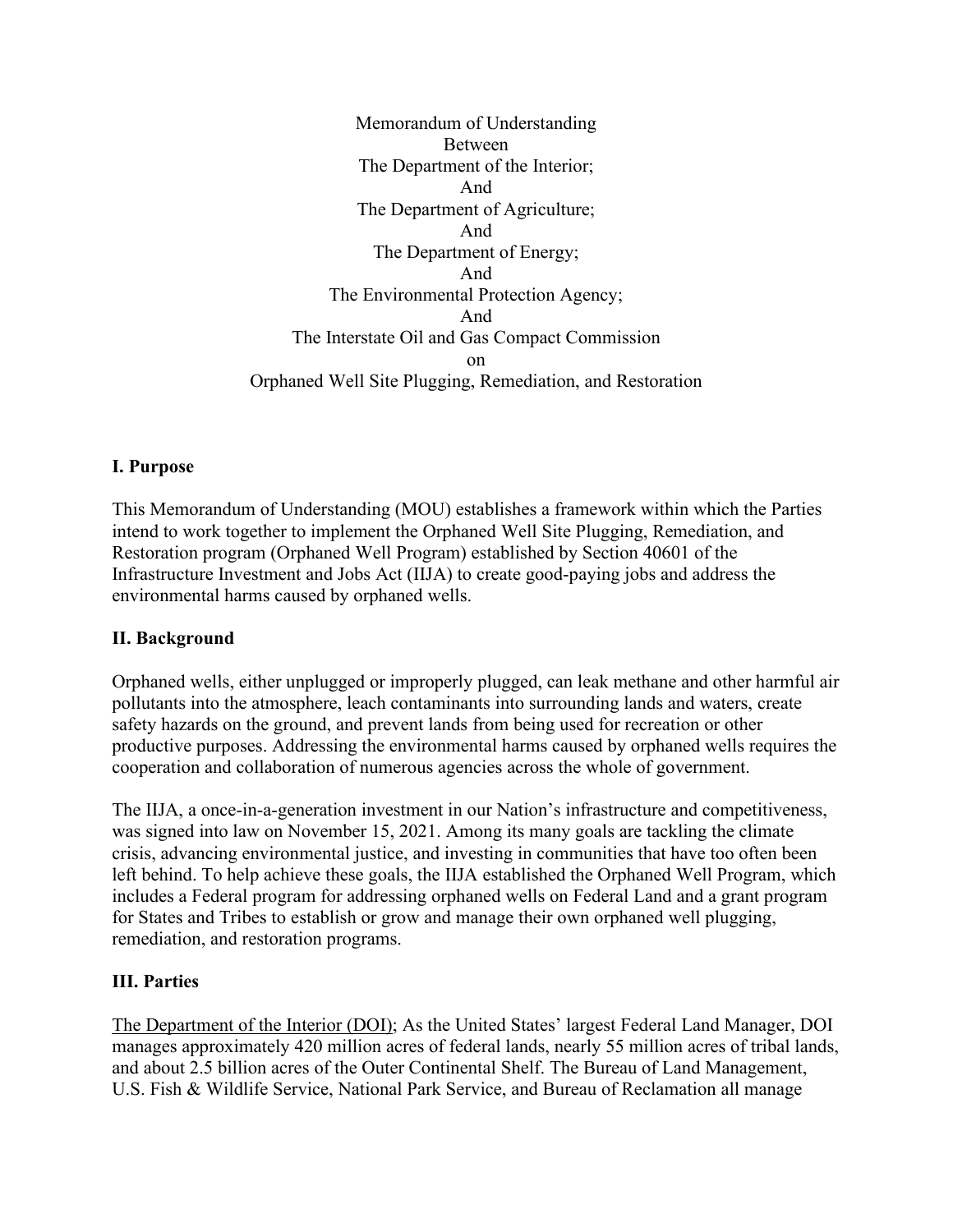lands that contain orphaned wells, and the Bureau of Safety and Environmental Enforcement is responsible for orphaned wells and infrastructure on the Outer Continental Shelf. DOI manages those lands to sustain their health, diversity, and productivity for the use and enjoyment of present and future generations. The United States also has a trust responsibility to Indian Tribes. In most instances, the Bureau of Indian Affairs and other DOI bureaus are responsible for assisting Tribes in the management, development, and protection of Indian land and natural resources.

The U.S. Department of Agriculture (USDA); The USDA provides leadership on food, agriculture, and natural resources related issues based on public policy, the best available science and effective management. As the managers of the nation's roughly 193 million acres of national forest system, the United States Forest Service's mission is to sustain the health, diversity, and productivity of the nation's forests and grasslands. The plugging and remediation of orphan well sites on National Forest System lands addresses agency priorities to remediate and reduce legacy pollution, protect watersheds by removing potential sources of contamination of clean water, reduce greenhouse gas emissions, promote inclusion by providing safe access for all recreationalists, and potentially provide jobs and other economic benefits to underserved communities.

The Department of Energy (DOE); DOE's mission is to ensure America's safety and security by addressing its energy and environmental challenges through transformative science and technology. The Department catalyzes the transformative growth of basic and applied scientific research, the discovery and development of new clean energy technologies, and prioritizes scientific innovation as a cornerstone of U.S. economic prosperity. DOE also plays a leadership role in facilitating an equitable clean energy transition, including supporting the potential for repurposing existing fossil assets for the new clean energy economy. Further, DOE received funds under the IIJA to assist, in particular, in identifying and characterizing undocumented orphan wells and in detecting and measuring methane releases from such wells.

The Environmental Protection Agency (EPA); The EPA's mission is to protect human health and the environment. It leads national efforts to reduce environmental risks based on the best available scientific information; ensure environmental stewardship is integral to US policies concerning natural resources, human health, and energy; and that contaminated lands and toxic sites are cleaned up. EPA collects and reports greenhouse gas and other emissions data.

The Interstate Oil and Gas Compact Commission (IOGCC); The IOGCC is a multi-state government entity that is passionate about advancing the quality of life for all Americans by ensuring the responsible development of our nation's oil and natural gas resources while protecting health, safety, and the environment. The IOGCC provides its members with a clear and unified voice on issues surrounding these resources, assists states in balancing a multitude of interests through sound regulatory practices, and offers a highly effective forum for sharing information and viewpoints.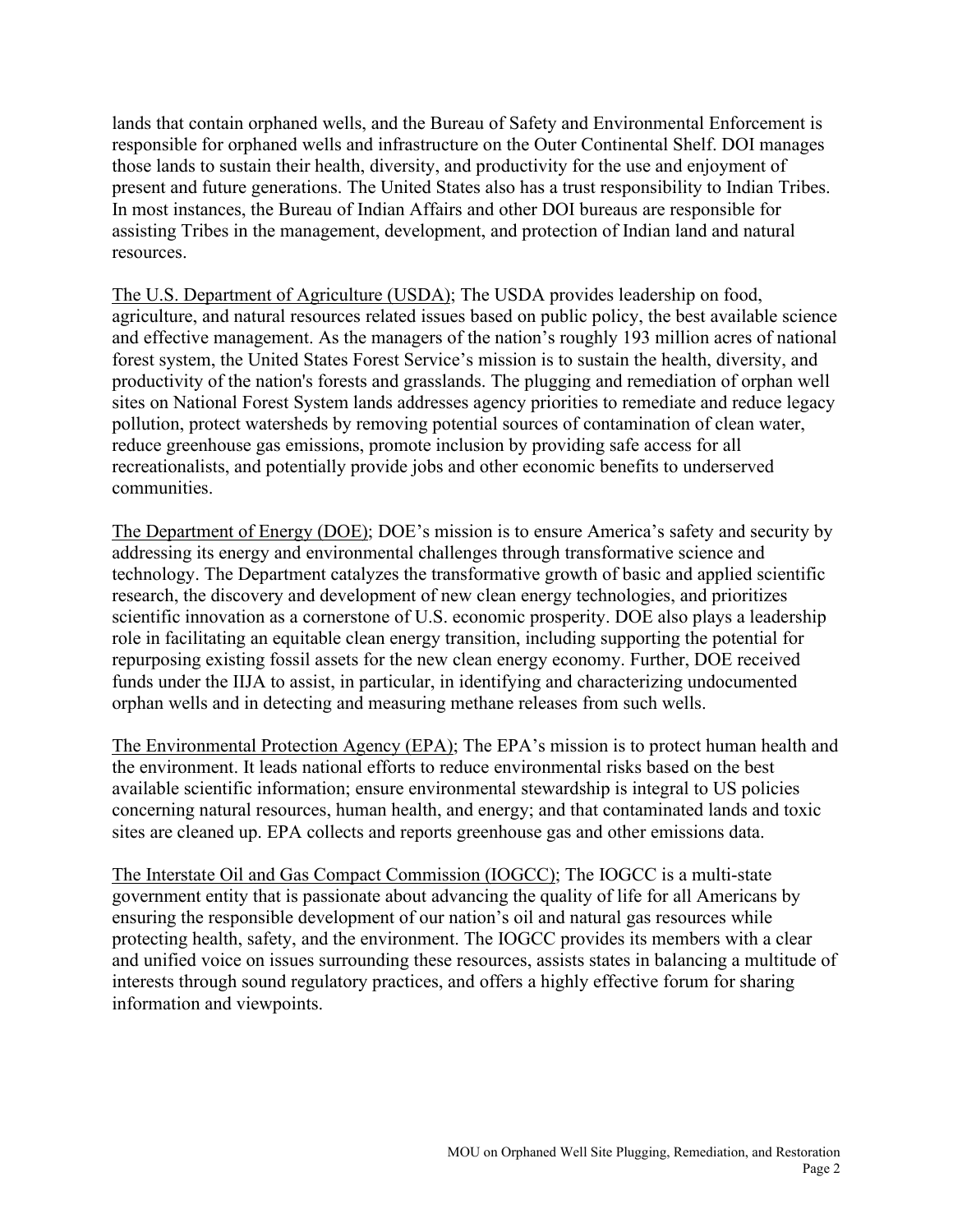## **IV. Authorities**

The Energy Policy Act of 2005, 42 U.S.C.A. § 15907, as amended by the Infrastructure Investment and Jobs Act, Pub. L. No. 117-58, Title VI – Methane Reduction Infrastructure (Nov. 15, 2021).

### **V. Definitions**

The terms Federal land, Idled Well, Indian Tribe, Operator, Orphaned Well, and Tribal land are used here consistent with the definitions in 42 U.S.C.A. § 15907(a) and are defined below.

Environmental reviews refer to those reviews, analyses, and consultations conducted to comply with the National Environmental Policy Act (NEPA), the Endangered Species Act (ESA), National Historic Preservation Act (NHPA), and other applicable environmental statutes.

Federal land means land administered by a land management agency within the Department of Agriculture or the Department of the Interior.

Federal Land Managers refers to the Bureau of Land Management (BLM), United States Fish and Wildlife Service (FWS), National Park Service (NPS), Bureau of Indian Affairs (BIA), Bureau of Safety and Environmental Enforcement (BSEE), Bureau of Reclamation (Reclamation), and United States Forest Service (USFS).

Idled well means a well that has been nonoperational for not fewer than 4 years and for which there is no anticipated beneficial future use.

Indian Tribe has the meaning given the term in section 4 of the Indian Self-Determination and Education Assistance Act, 25 U.S.C. § 5304.

Operator, with respect to an oil or gas operation, means any entity, including a lessee or operating rights owner, that has provided to a relevant authority a written statement that the entity is responsible for the oil or gas operation, or any portion of the operation.

Orphaned well with respect to Federal land or Tribal land, means a well that is not used for an authorized purpose, such as production, injection, or monitoring; and

- for which no operator can be located;
- the operator of which is unable to plug the well and to remediate and reclaim the well site; or
- that is within the National Petroleum Reserve–Alaska.

Orphaned Well with respect to State or private land, has the meaning given the term by the applicable State; or if that State uses different terminology, has the meaning given another term used by the State to describe a well eligible for plugging, remediation, and reclamation by the State.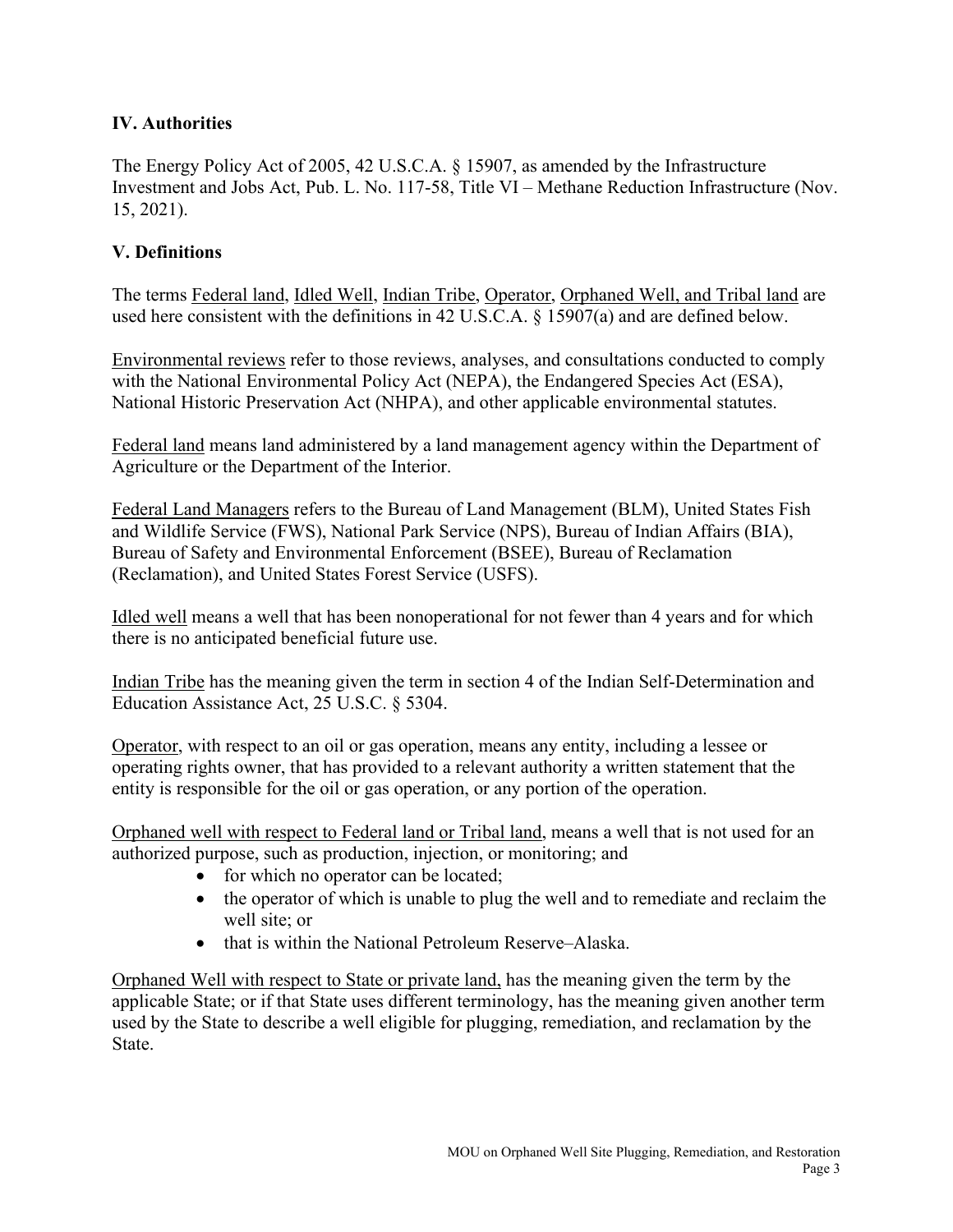Tribal Land, for the purposes of the Orphaned Well Program and this MOU, means any land or interest in land owned by an Indian Tribe, the title to which is held in trust by the United States, or which is subject to a restriction against alienation under Federal law.

## **VI. Framework and Responsibilities**

To achieve the goals of the Orphaned Well Program, the Parties resolve to leverage their capabilities, resources, and expertise and provide leadership and commitment to foster a culture of collaboration and partnership internally and externally. Efficient and successful implementation of the Orphaned Well Program requires establishment of workgroups to coordinate funding, reporting, and sharing of expertise. To the extent authorized by law and consistent with applicable regulations, agency management objectives, and available funding, the Parties agree to participate in and support the following organizational framework and responsibilities:

# A. Federal Program Executive Group (EG)

The Orphaned Well Program establishes a Federal program for the plugging, remediating, and reclaiming of orphaned wells and associated facilities on Federal Land. An Executive Group (EG) is hereby established to provide executive level oversight and ensure the successful implementation of the Federal program. The Deputy Secretary of DOI and Deputy Secretary of USDA will serve as co-chairs. At the discretion of the co-chairs, the EG may draw on separate Assistant Secretary, Undersecretary, or bureau/office/agency representation as appropriate.

- 1. Membership in the EG consists of:
	- a. DOI, Assistant Secretary Land and Minerals Management;
	- b. DOI, Assistant Secretary Fish, Wildlife and Parks;
	- c. DOI, Assistant Secretary Indian Affairs;
	- d. DOI, Assistant Secretary Water and Science;
	- e. DOI, Assistant Secretary Policy, Management, and Budget; and
	- f. USDA, Undersecretary for Natural Resources and Environment.
	- g. BLM, Director *non-voting member*

2. Roles and Responsibilities. The EG will:

- a. meet as necessary, but no less frequently than bi-annually;
- b. determine the amount of funding provided to each eligible bureau/office/or agency, emphasizing geographic and agency equity toward achieving the goals of the Orphaned Well Program; and
- c. oversee and approve the annual reports to Congress describing the Federal program and grants awarded under the Orphaned Well Program. The reports will include:
	- i) an updated inventory of wells located on Federal Land, Tribal land, and State and private land that are orphaned wells or at risk of becoming orphaned wells;
	- ii) an estimate of the quantities of methane and other gases emitted from orphaned wells, and emissions reduced as a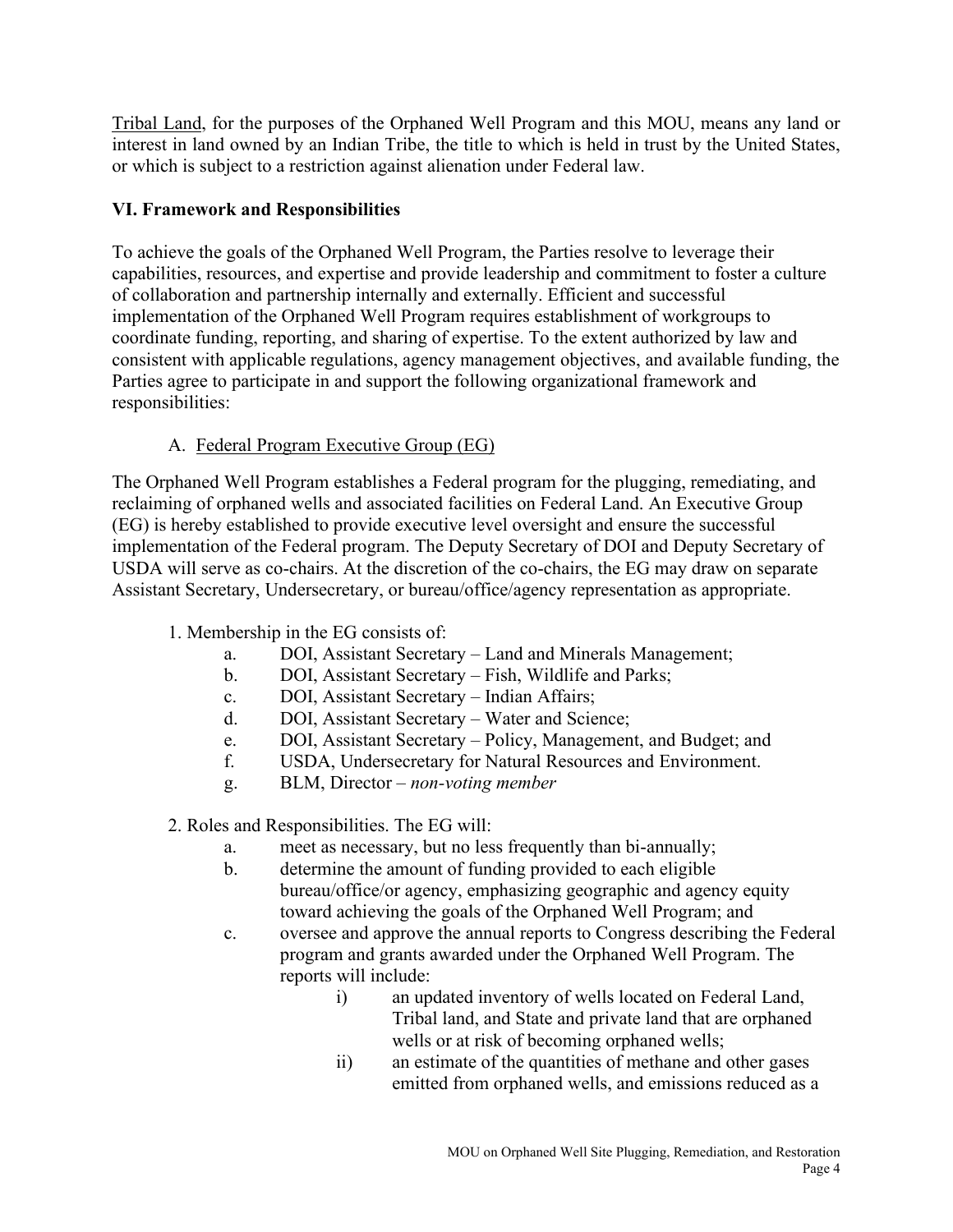result of plugging, remediating, and reclaiming orphaned wells;

- iii) the numbers of jobs created and saved through the plugging, remediation, and reclamation of orphaned wells; and
- iv) the acreage of habitat restored using grants awarded to plug, remediate, and reclaim orphaned wells and to remediate or reclaim adjacent land, together with a description of the purposes for which that land is likely to be used in the future.

## B. Federal Program Technical Working Group (TWG)

A Technical Working Group (TWG) is established to provide input and recommendations to the EG, to coordinate funding and overarching program objectives, and to share best practices and technical expertise for implementing the Federal Program.

## 1. Membership.

- a. The TWG will be led by BLM, and its membership will consist of a representative from each of the other Federal Land Managers.
- b. Representatives of the DOI Office of Environmental Policy and Compliance (OEPC), U.S. Geological Survey (USGS), the Bureau of Indian Affairs – Indian Energy Service Center, EPA, and DOE are included as consulting members.
- c. Other agencies may also be included, as deemed appropriate by BLM as the group lead.
- 2. Roles and Responsibilities. The TWG will:
	- a. meet as often as necessary, but no less frequently than monthly for the first six months after this MOU is signed, and no less frequently than quarterly thereafter;
	- b. develop a method or methods to identify, characterize, and inventory orphaned wells and associated pipelines, facilities, and infrastructure;
	- c. develop a method to prioritize and rank orphaned wells for plugging, remediating, and reclaiming based on public health and safety, ongoing and potential environmental harm, emissions of methane and other harmful air pollutants, proximity to disadvantaged or underserved communities, potential for increased risk due to climate change, and other subsurface impacts or land use priorities, including consideration of state or Tribal plans or priorities for orphaned wells on state, private, or Tribal lands;
	- d. recommend distribution of funding on an annual basis to the EG, in accordance with priorities established to plug, remediate, and reclaim wells, well pads, and facilities, including remediating soil and restoring native species habitat as well as land adjacent to orphaned wells;
	- e. develop procedures and share best practices to prioritize and accelerate applicable environmental reviews;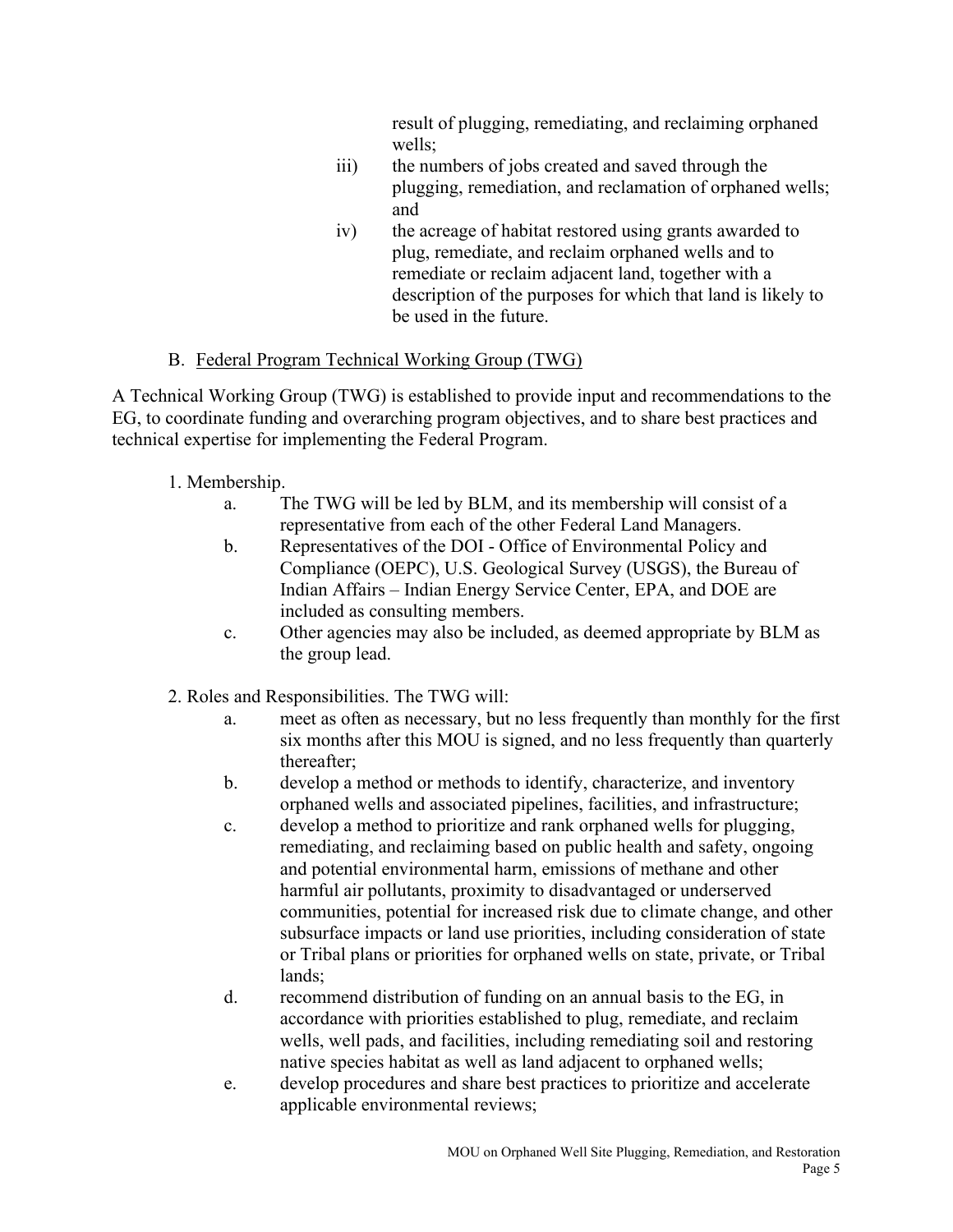- f. share innovative approaches, best practices, and technical expertise to address the environmental harms caused by orphaned wells;
- g. establish procedures and a process for monitoring use of funds in accordance with applicable regulations, and provide public accounting of the costs;
- h. establish procedures and a process to ensure any financial assurances are used, potentially responsible parties are identified, and efforts are made to obtain reimbursement for expenditures;
- i. develop means to measure and track the impacts of orphaned well plugging, reclamation, and remediation on:
	- i) emissions of methane and other harmful air pollutants; and
	- ii) contamination of groundwater or surface water;
- j. identify and make recommendations for addressing any disproportionate negative impacts of orphaned wells and associated facilities on disadvantaged and underserved communities as identified in Executive Order 14008 and 13985;
- k. identify opportunities to coordinate with states and Tribes on the plugging, reclamation, and remediation of orphaned wells and associated facilities to improve efficiencies, stimulate job creation, reduce methane emissions, leverage program funding, and minimize per-well costs;
- l. identify and recommend areas for federal and non-federal research that would most effectively further the goals of the Orphaned Well Program;
- m. engage with stakeholders and the private sector on a regular basis to obtain input on the operation of the program and explore opportunities to leverage program funding;
- n. prepare the annual reports for review and approval by the EG;
- o. work cooperatively with affected Indian Tribes and each State within which Federal Land is located;
- p. identify tools and develop practices for tracking the inventory of wells located on Federal or Tribal land that are orphaned or at risk for becoming orphaned;
- q. create additional subgroups as necessary to accomplish the goals of the IIJA and this MOU; and
- r. conduct consultations with the IOGCC on the Federal Program, in accordance with Section 349(b)(4)(B) of the Energy Policy Act of 2005, as amended. As part of the consultation process, the TWG will work with the IOGCC to develop reporting templates and best practices to facilitate fact-gathering and reporting throughout the entirety of the Orphaned Well Program.

## C. State Grant Program

In addition to the Federal Program, the Orphaned Well Program also establishes Federal funding in the form of grants for States to grow and manage their own orphan well plugging, remediation, and restoration programs (State Grant Program). The OEPC manages the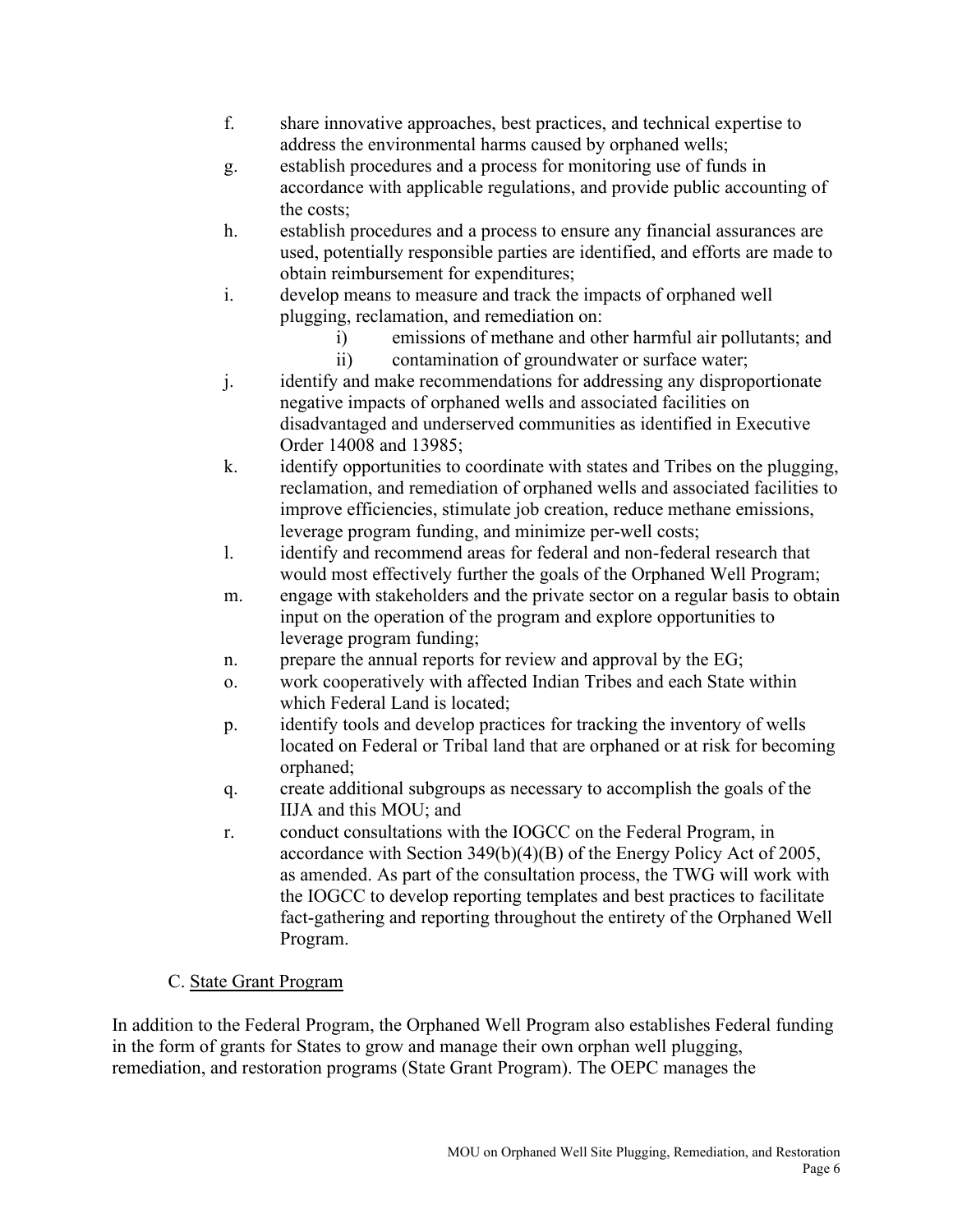implementation of the State Grant Program on behalf of DOI. The State Grant Program consists of Initial, Formula, and Performance grants.

- 1. In determining the eligibility of a State to receive Formula or Performance grants, OEPC will consult with the EPA, DOE, and IOGCC.
- 2. OEPC, EPA, DOE, and IOGCC agree to meet as necessary, but no less frequently than annually, for the purpose of determining State grant eligibility.
- 3. OEPC will compile the applicable grant information for the annual reports required in the IIJA and submit the information to the TWG for compilation and submission to the EG.
- 4. In managing the State Grant Program, OEPC will regularly consult with BLM and the USFS on the operation of the program, including coordinating to the maximum extent feasible with activities in the Federal Program and Tribal Grant Program.

## D. Tribal Grant Program

The IIJA also establishes a Tribal Grant Program. The OEPC, in consultation with the BIA and BLM, manages the implementation of the Tribal Grant Program on behalf of DOI.

- 1. In determining the eligibility of a Tribe to receive a grant, OEPC will consult with the BIA and BLM and consider:
	- a. the unemployment rate of the Indian Tribe on the date on which the Indian Tribe submits an application for a grant; and
	- b. the estimated number of orphaned wells on the Tribal land of the Indian Tribe.
- 2. On request of a Tribe, DOI may enter into contracts to plug, remediate, and restore orphaned wells and associated disturbances on the Tribe's land (In-Lieu Tribal Grant Program).
- 3. OEPC will compile the applicable grant information for the annual reports and submit the information to the TWG for compilation and submission to the EG.
- 4. The BLM, OEPC, and BIA, and other agencies as necessary, will attempt to coordinate plugging and reclamation activities on Tribal land to the maximum extent possible with similar activities on Federal, state, and private land.

# **VII. Contacts**

This MOU includes an attachment that supports enhanced coordination among the Agencies. This attachment, entitled "Points of Contact," lists respective points of contact for implementation of this MOU. Any updates to the attachment will be entitled, "Updated Points of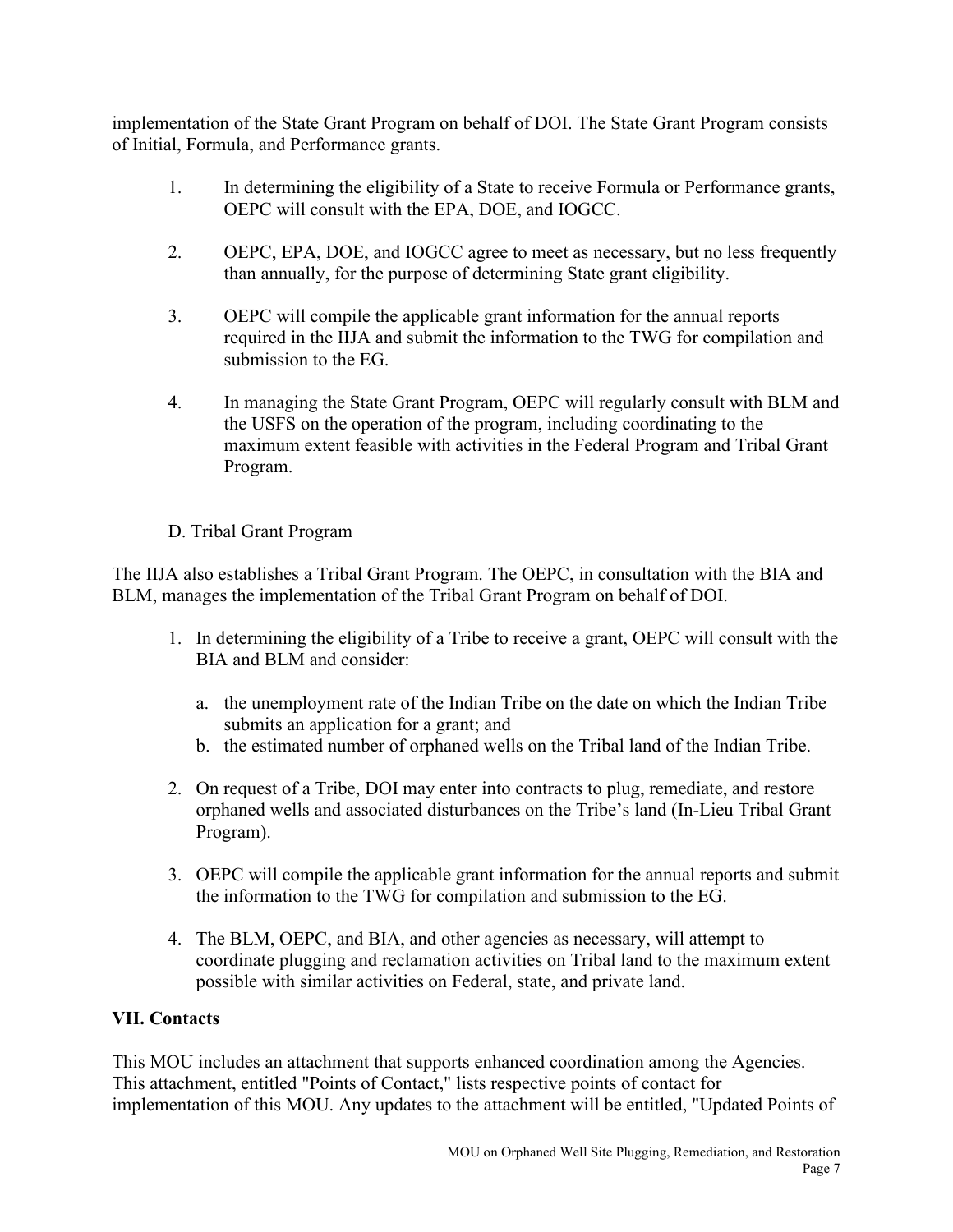Contact," with version date. Such updates to the attachment will not constitute material changes to this MOU and, as such, will not require that the MOU itself be updated. Instead, the "Updated Points of Contact" will become the operative attachment.

### **VIII. General**

Nothing in this MOU is intended, nor may be construed, to limit or in any way affect the legal obligations and powers of the Parties. The Parties will comply with all applicable laws, and to the extent this MOU conflicts with applicable law, the applicable law controls.

This MOU does not, nor is it intended to, create any right or benefit, substantive or procedural, enforceable at law or in equity by any party against the United States or any of the Parties, their Departments, agencies, or entities, their officers, employees, or agents, or any other person.

### A. Effective Date and Period of Performance

This MOU is effective upon the date of the last signature of the Parties. It shall remain in effect for a period of 10 years unless amended or canceled by any Party.

#### B. Modifications, Interpretations and Terminations

This MOU may be extended, amended, or modified at any time by mutual consent of all the Parties. Any extensions, amendments, modifications, or corrections of this MOU will be in writing, at least 90 days prior to implementation of the requested change, and will become effective upon the date of the last signature of the Parties.

Any Party may terminate their participation in this MOU at will. Written notice of termination to all the other Parties will be provided no less than 90 days prior to termination. Such an action is within the sole discretion of the notifying Party.

#### C. Subsequent Implementing Documents

Subsequent to the effective date of this MOU, additional agreements, charters, or workplans may be prepared for the purposes of outlining more specific relationships and responsibilities. Any such agreements will be executed in writing separately and will reference and incorporate the terms of this MOU to the extent necessary or appropriate.

#### D. Dispute Resolution

Any disputes relating to this MOU will, subject to any applicable law, executive order, directive, or instruction, be resolved by consultation between the Parties at the lowest level of the organization. If disputes are unable to be resolved at the lowest level, the disputes will be elevated to the next level prior to being elevated to the EG. The Secretary of the Interior will have final decision-making authority over any disputes.

#### E. Funding

This MOU is subject to the availability of appropriations. Within budgetary constraints, the Parties commit to maintain adequate staffing and resources to participate and implement the provisions of this MOU. The MOU does not and should not be construed as an obligation or commitment of transfer of funds. Each Party will bear its own costs resulting from the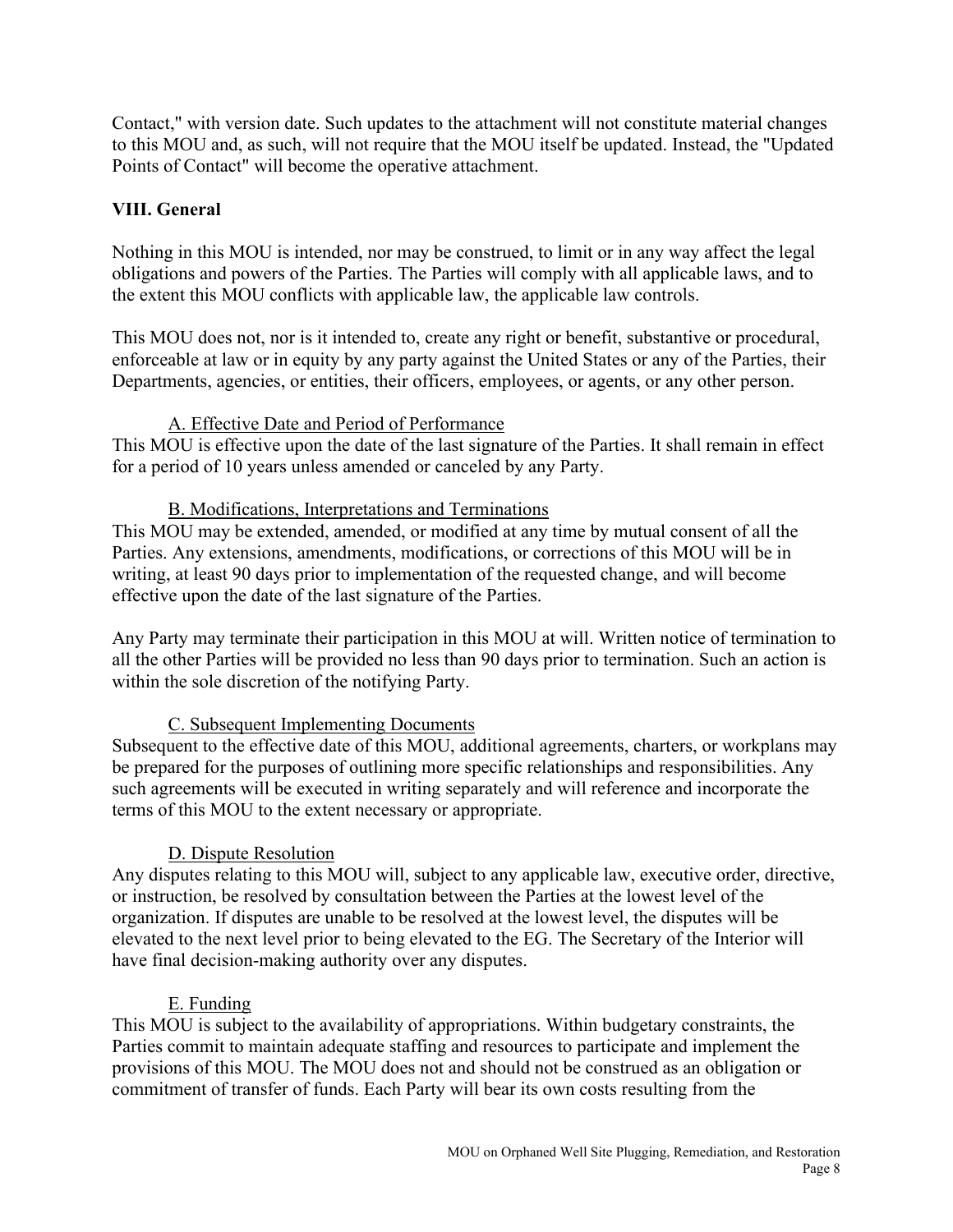responsibilities under the MOU. Any agreements to obligate or transfer funds will be executed in writing in separate agreements and in accordance with applicable fiscal and contracting laws and regulations, including the proper administrative review prior to obligation of those funds. Any such subsequent contract or funding agreements should reference and incorporate the terms of this MOU.

### F. Information Requests

To the extent permissible by each Party's applicable Freedom of Information Act (FOIA) regulations, in the event a Party receives a FOIA request for records related to the subject of this MOU, the agency receiving the request will:

(a) to the extent practicable, consistent with FOIA obligations: attempt to coordinate with other Parties before disclosing responsive records that originated with one of the other Parties; and provide notice to the Party with whom the record originated when the records are released; and

(b) refer the responsive records to the other Parties for processing when the responsive records originated with one of the other Parties.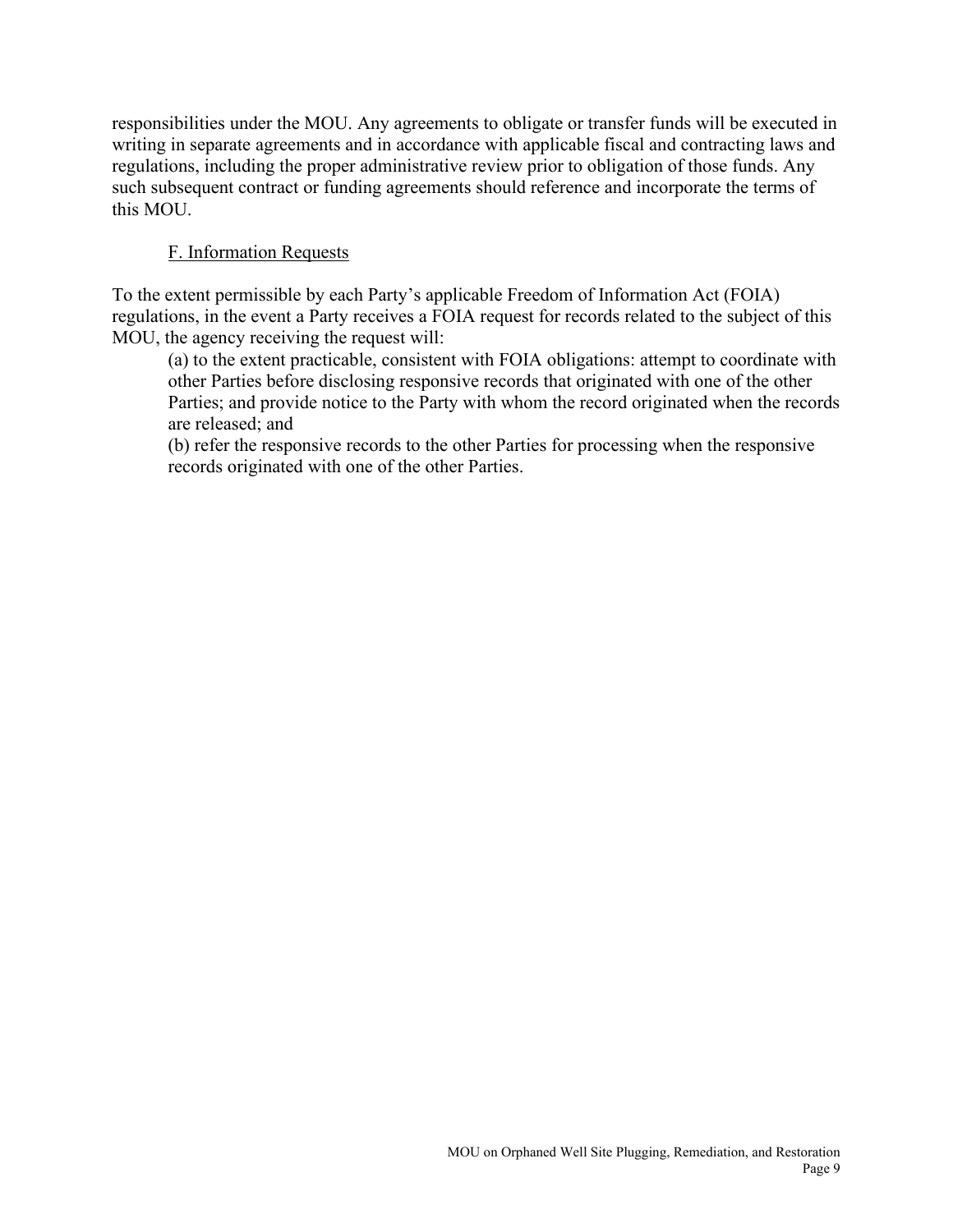**IX. Signatures**

#### **APPROVED:**

#### **For the UNITED STATES DEPARTMENT OF THE INTERIOR**

**\_\_\_\_\_\_\_\_\_\_\_\_\_\_\_\_\_\_\_\_\_\_\_\_\_\_\_\_\_\_\_\_\_\_\_\_\_\_\_\_\_\_\_\_\_\_\_\_\_** 

Honorable Tommy Beaudreau, Deputy Secretary U.S. Department of the Interior

Date: **01/14/2022**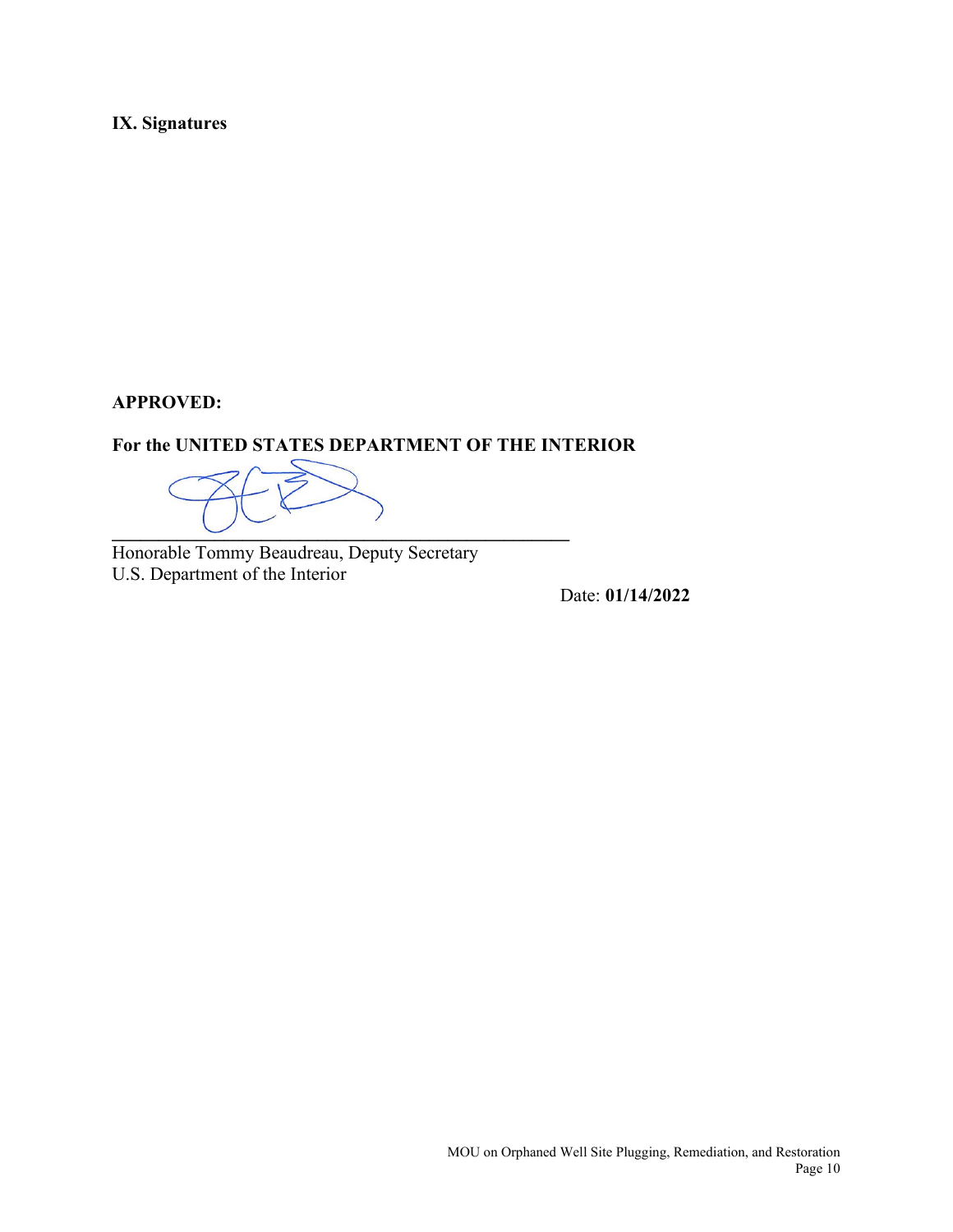## **For the UNITED STATES DEPARTMENT OF AGRICULTURE**

Jewel Bronaugh Digitally signed by Jewel Bronaugh

U.S. Department of Agriculture  $\frac{y}{\sqrt{1-\frac{y^2}{2}}}$ Honorable Dr. Jewel Bronaugh,

Date: 01/14/2022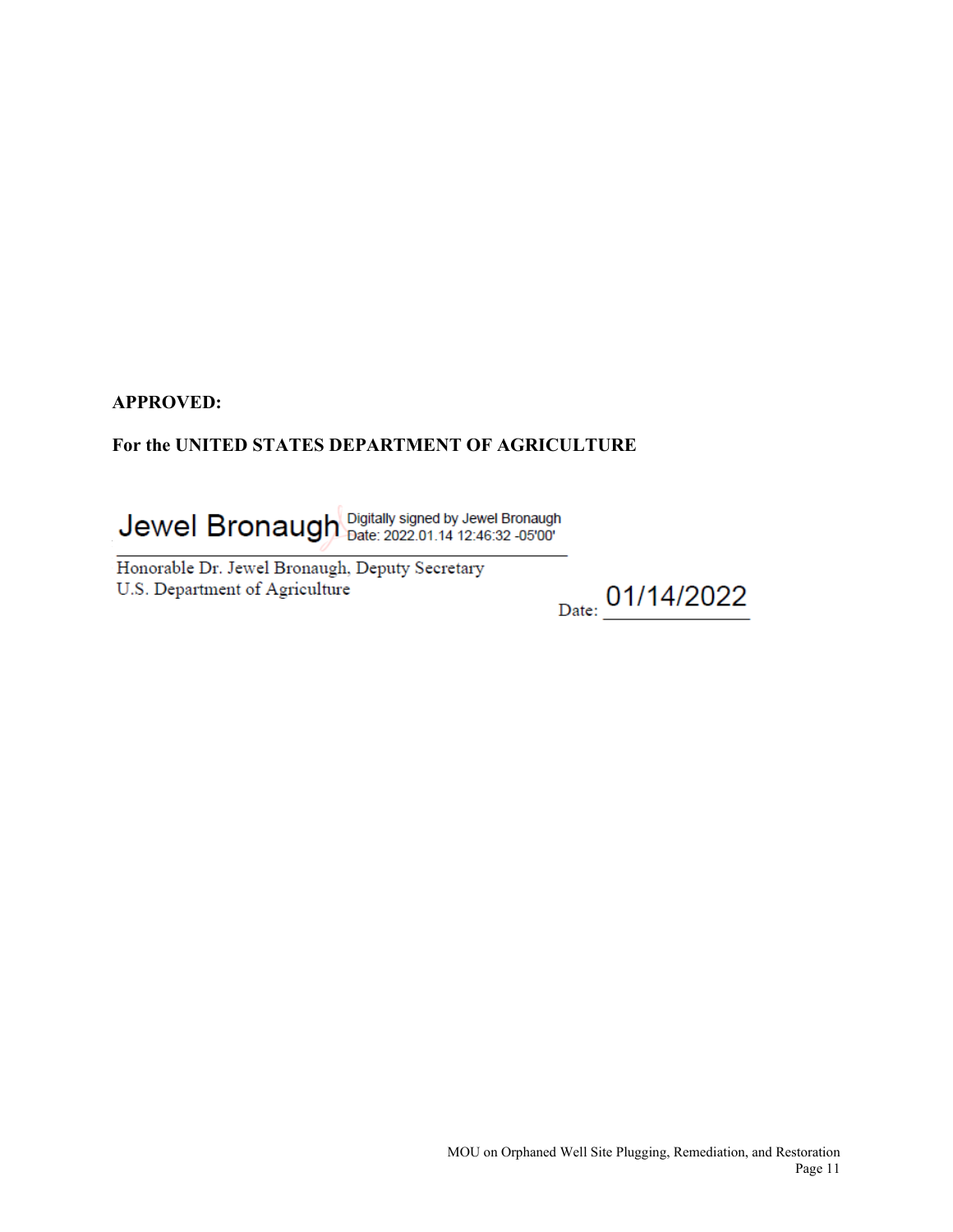#### **For the UNITED STATES DEPARTMENT OF ENERGY**

Paid M. Tunk

 Honorable David M. Turk, Deputy Secretary U.S. Department of Energy

Date:  $-$  01/14/22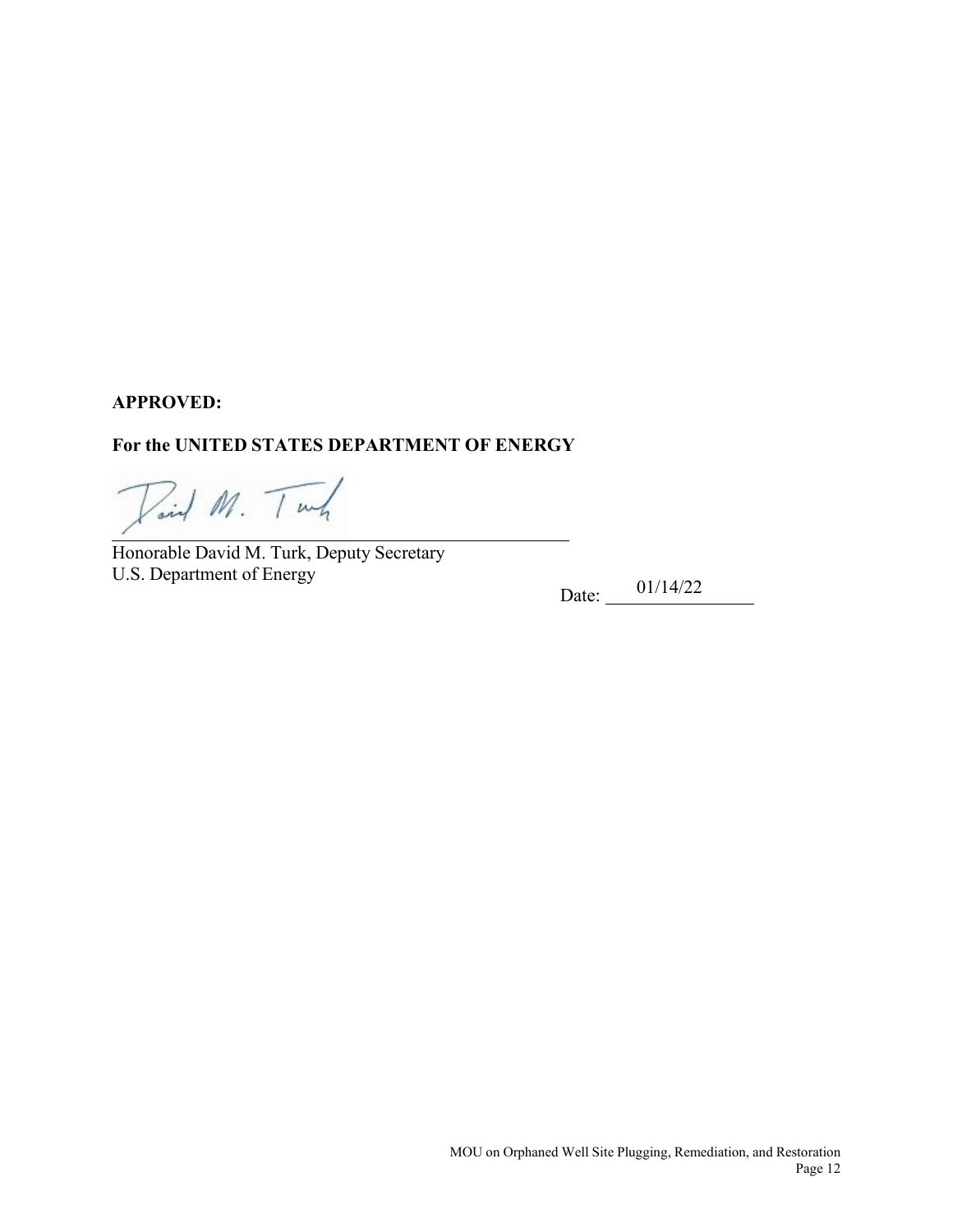### **For the UNITED STATES ENVIRONMENTAL PROTECTION AGENCY**

JANET MCCABE Digitally signed by JANET MCCABE

Honorable Janet McCabe, Deputy Administrator U.S. Environmental Protection Agency

 $_{\rm Date:}$  1/14/22

MOU on Orphaned Well Site Plugging, Remediation, and Restoration Page 13